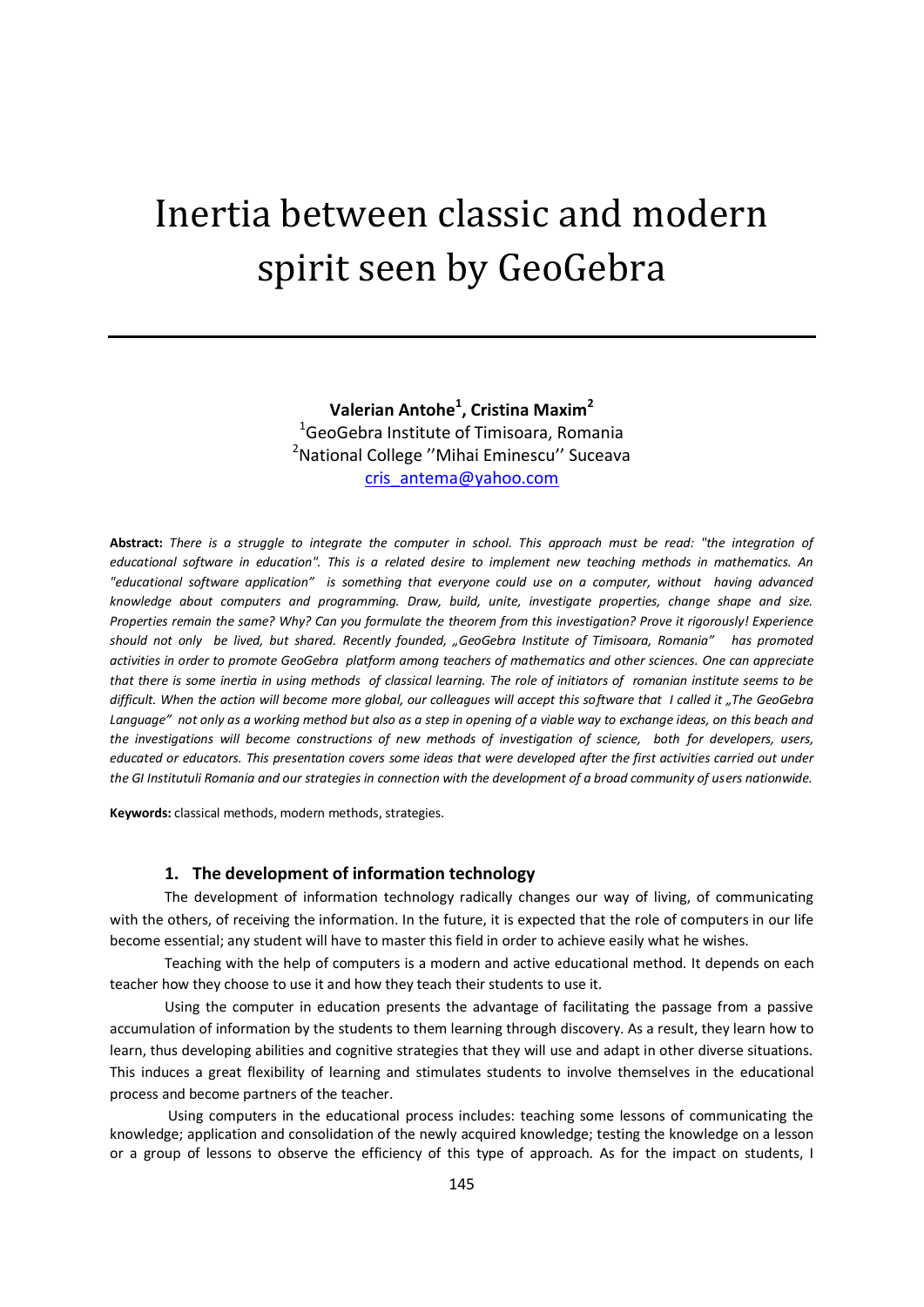consider that they will be more attracted to lessons, due to animation and multimedia content and the examples from real life and virtual simulations catch their attention, helping them to memorise more easily the information on that subject.

Nowadays it is necessary to stimulate creativity and this can be achieved by promoting interdisciplinary approach. Computers facilitate its application by connecting knowledge of chemistry, physics and mathematics for instance.

Taking into consideration the fact that the number of lessons allotted to some subjects has decreased, the use of computers saves time and provides a significant source of information. It also makes the educational process more efficient and students more attentive.

Lessons on computer rise student's interest for school because their imagination is stimulated and they learn through making discoveries. Modelling, a method frequently used in chemistry and physics offers, through the use of computers, better understanding of the notions. Chemical and physical phenomena, even those that can be easily observed in nature, are easier to understand when simulated on a computer.

#### **2. The use of computer in the educational process - advantages and disadvantages**

The use of computer in the educational process allows an education based on the intellectual profile of students. Students are set in a situation of rapid communication in an environment that allows massive spreading of contents and a great flexibility of time, as synchronic and no synchronic means of communication are combined.

Using computers in the educational process has both advantages and disadvantages. I will further present some of the former:

- The use of computers allows a high level of individualization of the educational process which can be programmed and used so as to be useful in the creation of different educational situations depending on the students' needs, irrespective of their age;
- It provides a modern and efficient modality of organizing the educational process;
- It develops logical thinking knowing what to ask the computer to do requires such a superior order of thinking;
- It offers the possibility to develop a sequence of very important educational operations which have to do mainly with the evaluation but also developing students' creativity;
- It offers organized information, according to the curriculum or to the needs of the assisted;
- It offers the possibility to test the learner in order to identify the gaps in the process of acquiring the new knowledge;
- It offers the possibility to simulate processes and phenomena in movement through animated images, supplying experimental demonstrations;
- It stimulates interest for the new, eliminating the risk of the student to get bored or activity to become routine;
- It stimulates imagination and as time passes the degree of intellectual maturity increases, the learner getting directly involved in the process of learning, thus turning from object into subject of learning;
- The appreciation of results and progress is done objectively.

There are, however, disadvantages of this way of organising the educational process, the most evident being a certain deterioration of the teacher-student relation, due to the lack of direct interaction for long stretches of time during the process of teaching of the new content, unlike in the case of the frontal mode of organisation which is most frequently used.

 Of the disadvantages brought by the use of computers in the process of teaching, I will highlight the following:

- $\checkmark$  The deterioration of teacher's role in the teaching process;
- $\checkmark$  Excessive individualisation of learning, which leads to the denial of the teacher-student dialogue and consequently to the isolation of the learning activity from its psycho-social context;
- $\checkmark$  The division of contents in small and very well defined sequences leads to an excessive atomisation of the material to be taught, which favours students with an analytical thinking but is unfavourable to those with a global, synthetic one.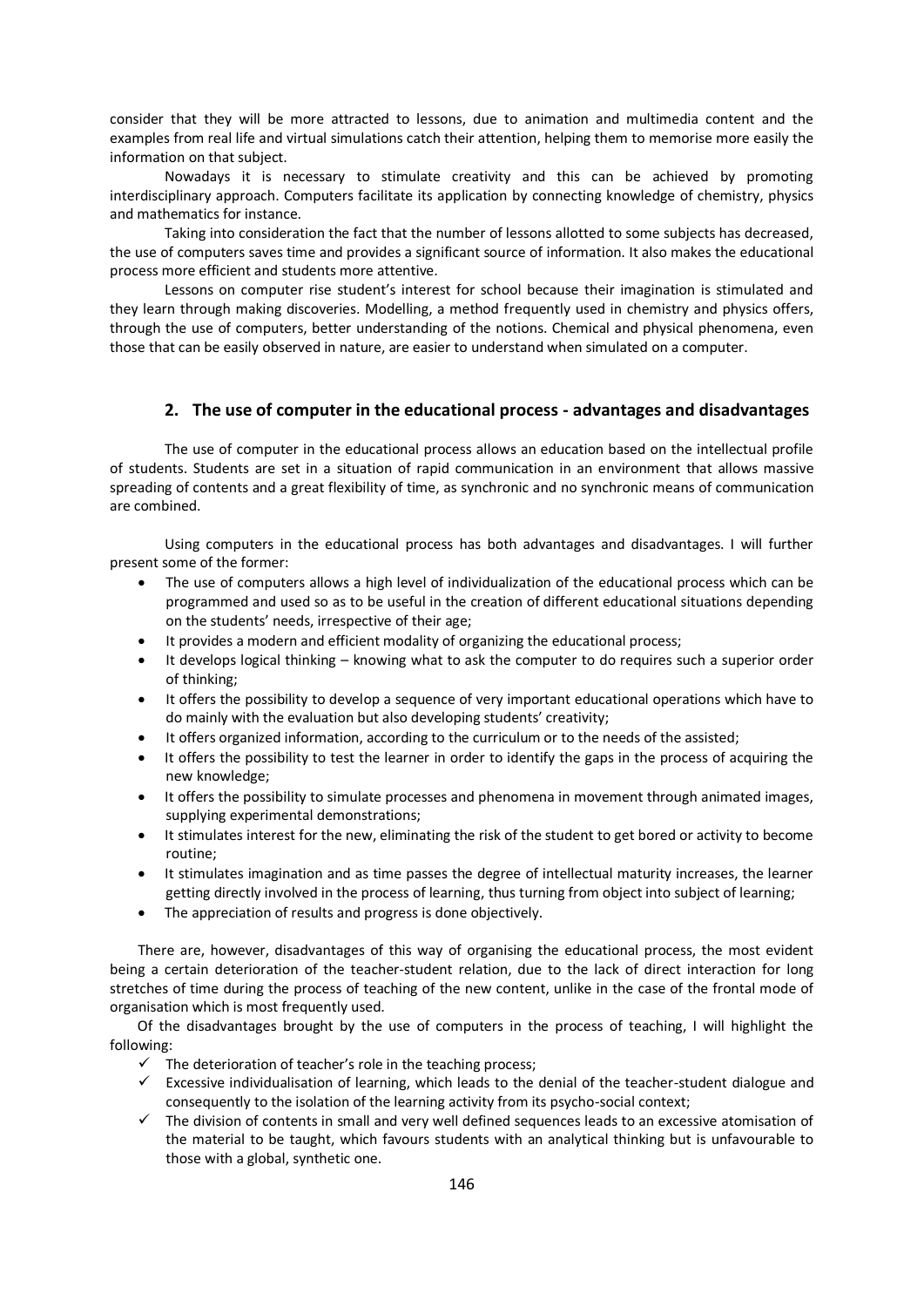However, learning is and remains a social process and experts argue that totally dissolving the study community in favour for the individual study would be a tremendous mistake.

 A computer cannot replace a teacher, who remains a live and active presence in the communication with students and this relation cannot be substituted by interactive lessons. The teacher is the factor that brings in their personal and human resources in the educational process, who is fully engaged, with the entire personality, in the teaching process. It is the teacher who establishes a live communication with the students through intuition, empathy, creativity and continuous adaptability to their students, whilst modelling their characters.

### **3. Educational blog**

One of the most exciting tools that have emerged on the Internet in recent years is the blog, an online publishing tool that helps people to easily publish their ideas, knowledge, findings and thoughts. The definition of a blog as a frequent and chronological publication of personal thoughts and Web links reflect the use of a blog as an online personal journal, but when people such as teachers and students, displaying messages on a single blog, it becomes an effective instrument teaching and learning. This article discusses the use of blog as a tool for learning. About 13000 teachers in kindergartens, primary and secondary education, representing 10% of the total number of those in Shanghai and have opened blogs, write observations about the activities of teachers, about performing students, suggestions for online resources, on average, are received by the students just a comment every inseminate. At least we counted over 20 educational blogs. One of the reasons is fear and teachers to discover let too much effort to write a blog to inform you and far it should not be considered in assessing the activity of the teacher. As you know, many people are concerned with education is that we talk about education at school, family, permanent education or other types of education. Publishing work online allow students to make contributions to promoting lifelong learning as a team and develop quality of work. Method blog eliminates many obstacles traditional method by its software simple, minimal training and employment total distributed. Teachers who have used the traditional method could achieve many of their purposes, using blog, with a considerable reduction in overall work. Examples are found in hundreds of visits to [http://matematicaprimar.blogspot.com](http://matematicaprimar.blogspot.com/) .



In this process the computer is an auxiliary used by the teacher, an instrument that modifies the traditional learning system and facilitates access to information.